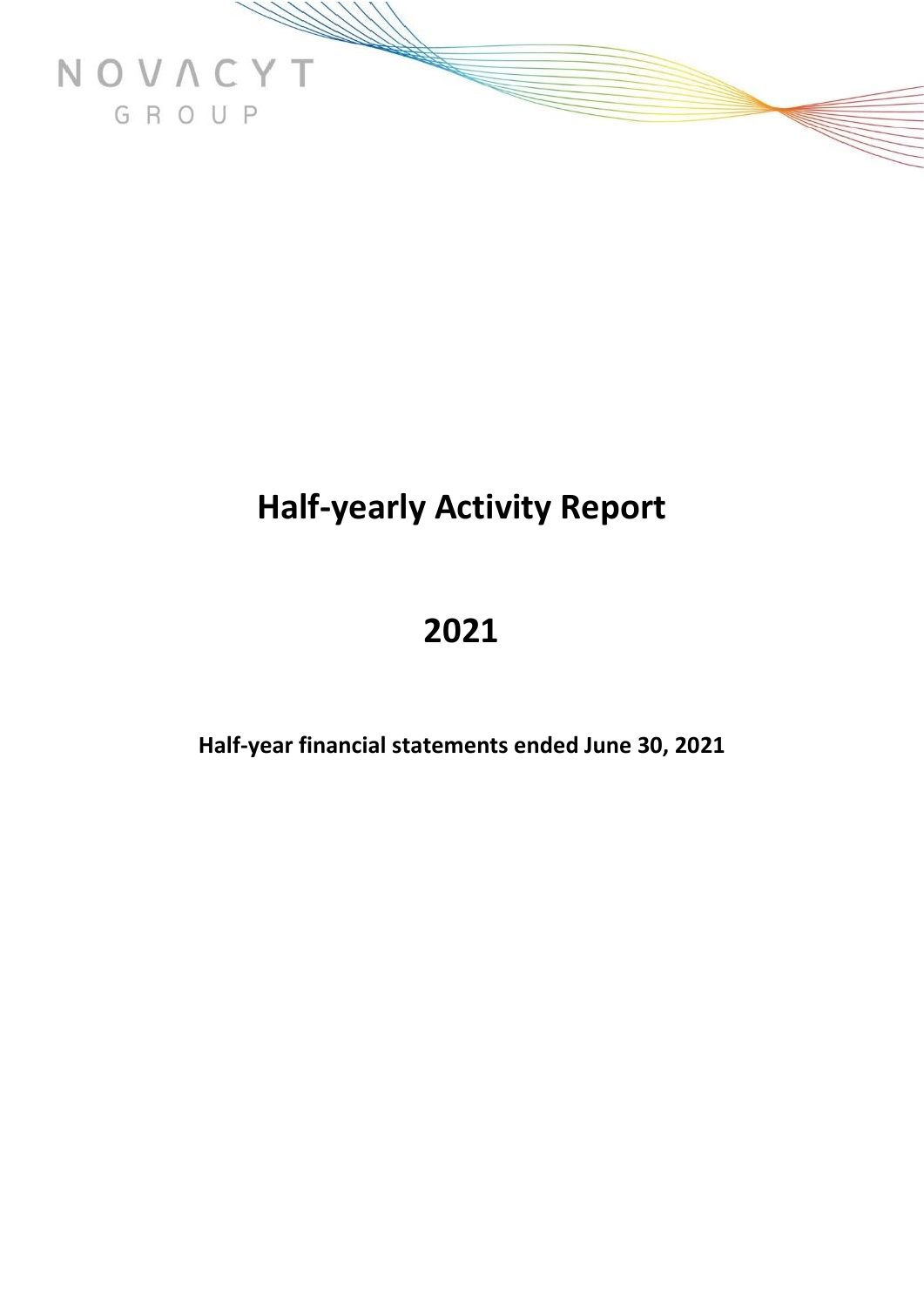#### **ACTIVITY REPORT**

#### **2021 BIANNUAL**

#### **HALF-YEARLY ACCOUNTS CLOSED ON 30 JUNE 2021**

#### **Novacyt Group**

The Novacyt Group is an international diagnostics business generating an increasing portfolio of invitro and molecular diagnostic tests. Its core strengths lie in diagnostics product development, commercialisation, contract design and manufacturing. The Group's lead business units comprise of Primerdesign and Lab21 Products, supplying an extensive range of high-quality assays and reagents worldwide. The Group directly serves microbiology, haematology and serology markets as do its global partners, which include major corporates. Novacyt S.A. (the "Company") is the parent company of the Novacyt Group and its registered office is located at 13 Avenue Morane Saulnier, 78140 Vélizy Villacoublay.

## **Financial highlights**

- Group consolidated unaudited revenue of £54.0m (H1 2020: £63.3m) excluding £40.8m of H1 DHSC revenues whilst the contract dispute continues
- Non-DHSC revenue increased by 20% to £54.0m (H1 2020: £44.8m) supported by growing UK private testing market
- The Group has booked exceptional cost of sales of £35.8m in connection with the DHSC contract dispute to write down inventory and terminate supply agreements that the Company had built in anticipation of further DHSC demand and to book the cost of products supplied to the DHSC in 2021 that have not been paid for
- Group gross margin before exceptional items was 71%, delivering a gross profit of £38.0m. After the exceptional DHSC related cost of sales, gross margin drops to 4%, delivering a gross profit of £2.3m
- Group adjusted EBITDA of  $E$ 23.2m before exceptionals (H1 2020:  $E$ 43.1m)
- Operating loss of £13.6m compared to a profit of £42.2m in H1 2020, driven by the one-time exceptional cost of sales and stock write-down
- Loss after tax of £12.7m compared to a profit of £35.1m in H1 2020
- Cash at 30 June 2021 of £77.2m with zero debt

## **Operational highlights**

- Rapid development and launch of 18 new assays to support laboratories, clinicians, and private testing for COVID-19 since the beginning of 2021
	- $\circ$  Launch and continued expansion of PCR genotyping portfolio, SNPsig®, to detect variants of SARS-CoV-2, including VariPLEX™ to detect six key mutations in a single test
		- Portfolio included in the NHS England Framework for detecting Variants of Concern
	- o Expansion of PROmate® COVID-19 PCR portfolio for workflow efficiency in a near-to-patient setting
	- o Expansion of genesig® COVID-19 PCR portfolio
	- $\circ$  Expansion of PathFlow<sup>®</sup> LFT portfolio with antibody and antigen tests for COVID-19
- Launch of VersaLab™ mobile processing laboratories and VersaLab™ Portable to expand near-patient testing opportunities in private sector testing
- Inclusion in PHE National Framework Agreement, resulting in a new contract with the DHSC for the supply of PROmate<sup>®</sup> COVID-19 tests to the NHS (post period)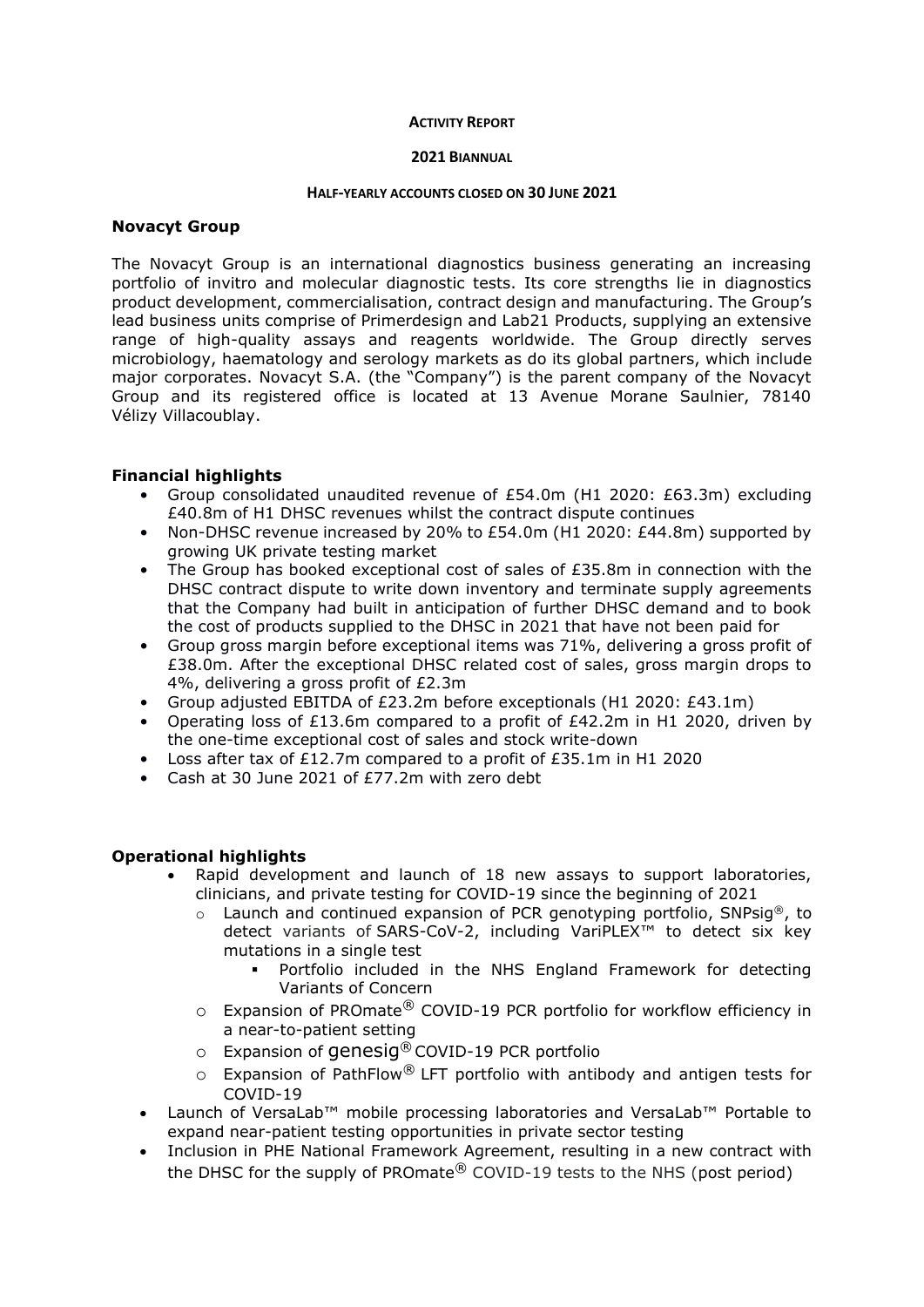- Secured new contracts with WHO and UNICEF for the supply of COVID-19 products
- Strengthened executive team and commercial operations to support future growth
	- o Appointment of James McCarthy as Chief Financial Officer
	- o Anthony Dyer assumed a new role of Chief Corporate Development Officer to focus on business development
	- o Appointment of Guillermo Raimondo to newly formed role of Chief Commercial Officer to lead global commercial operations
	- o Appointment of US General Manager and set-up of Novacyt US Inc
- David Allmond appointed as Chief Executive Officer, effective from 18 October 2021, following Graham Mullis' decision to retire (post period)

## **Chief Executive Officer's Review**

## **Continued strong momentum in H1 2021**

Novacyt has continued to experience strong demand for its COVID-19 products during 2021, following its early mover advantage in 2020 and continued innovation, strengthening the Company's reputation as a global clinical diagnostics player. This has been demonstrated by the launch of 18 new products since the beginning of 2021 and the generation of £54.0m in revenues from customers, excluding the DHSC.

Novacyt has continued to drive revenue growth from new customers, particularly in private testing markets which is expected to be a key part of the Company's future success. Alongside strong sales into private testing in markets, such as the UK and Germany, the Company secured, post-period, new or extended supply contracts with non-governmental organisations, including with the World Health Organization (WHO) for the supply of its genesig® COVID-19 tests and UNICEF, where the Company has received confirmation that its existing Long-Term Agreement with the organisation has been extended by 12 months to July 2022. The Group has also signed a new contract with the DHSC under the PHE National Microbiology Framework, as announced on 18 August 2021, for the supply of PROmate® COVID-19 tests to the NHS until 31 March 2022.

In H1 2021, the Group delivered revenue of £54.0m, excluding DHSC revenue, compared to total group revenue of £63.3m in H1 2020. Excluding H1 2020 DHSC revenue, the Group delivered 20% year-on-year revenue growth. Group gross margin before exceptional items was 71%, delivering a gross profit of £38.0m and EBITDA, excluding exceptional charges, was £23.2m compared to £43.1m last year. The Group finished H1 2021 with £77.2m of cash and zero debt. This strong underlying financial performance provides the Company with a solid foundation as it continues to grow the business in line with the updated strategy, as announced at the time of the Company's full year results on 22 June 2021.

As announced on 22 June 2021, the Company is focused on key areas of test menu, instrument, and geographic expansion. The test portfolio expansion in COVID-19 and beyond COVID-19 will be achieved by leveraging the Company's strong bioinformatics and design expertise. With instruments, the Company is focused on improving capabilities in near-patient testing and offering full work-flow solutions which will include extraction and sample handling automation. Expanding the geographic footprint will be helped by selective investment in key countries and by leveraging the international relationships and reputation Novacyt has built up over the last 18 months.

Novacyt has continued to make good progress in these areas during H1 2021, including expansion of the Company's respiratory portfolio for COVID-19 testing combined with a growing patent portfolio, expansion of VersaLab™ to provide further near-patient testing solutions in the private sector, and expansion and establishment of the Company's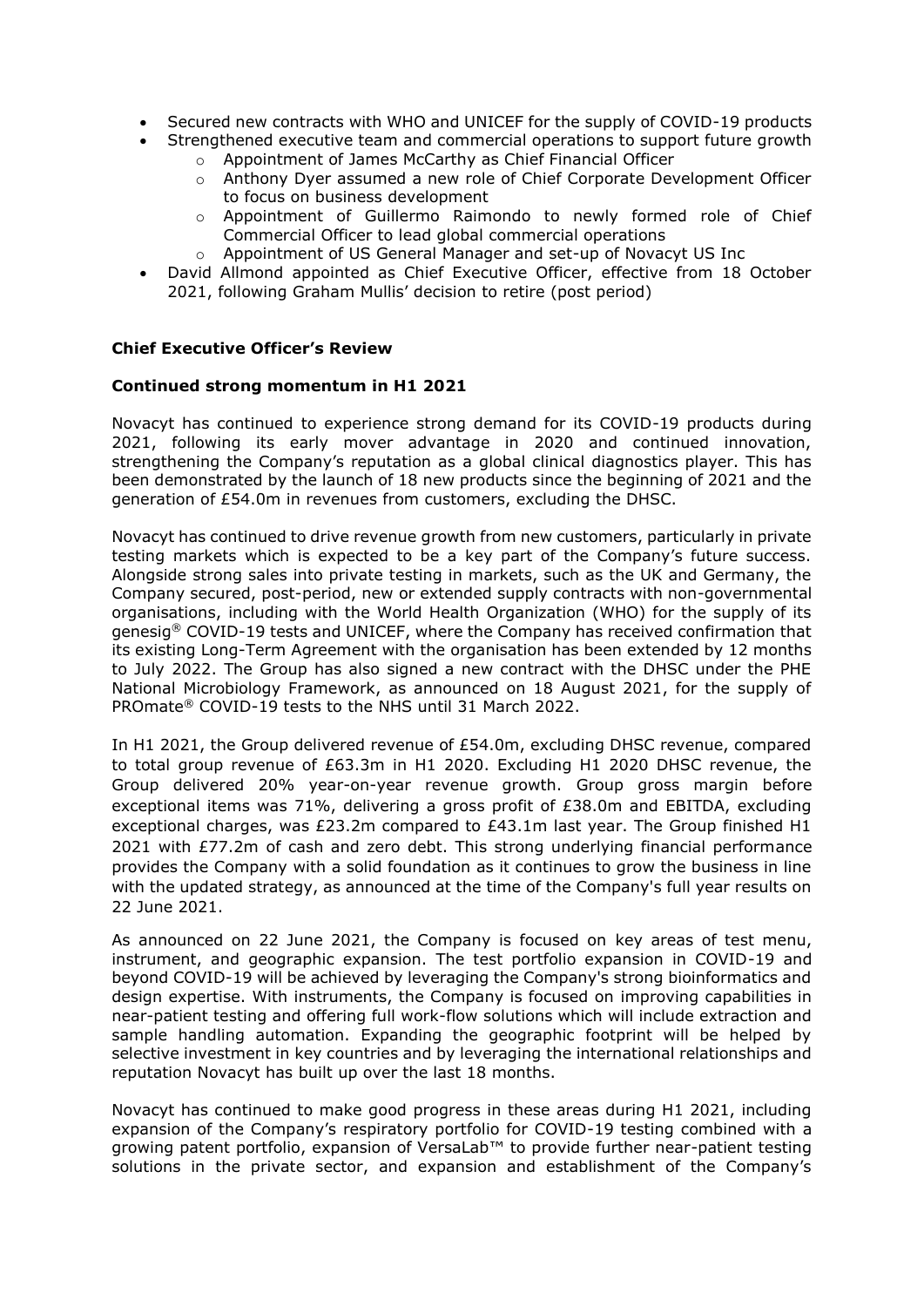commercial infrastructure in the UK and the US, respectively. This growth has been supported by a strengthened leadership team during the period.

## **Novacyt is well-positioned to continue its trajectory towards becoming a leading global diagnostics player**

Novacyt is building upon its reputation for the innovation and high performance of its diagnostic products and believes it is well positioned as a global manufacturer rapidly developing and commercialising market leading and proprietary technologies in high value and growing markets. This confidence stems from the key competitive advantages the Company has established over a number of years and validated during Novacyt's successful response to the COVID-19 pandemic.

These features of the Novacyt business include:

## *Market leading molecular diagnostics development capability*

- A leading development capability of in-vitro diagnostics which enables Novacyt to design, prototype, develop and optimize PCR tests rapidly and deliver best-in-class clinical performance. Consequently, Novacyt has been at the forefront of a number of global disease responses, including Zika, Ebola, SARS and now COVID-19
- This includes a proprietary and automated bioinformatics capability which enables the Company to evaluate over 30,000 full genome sequences daily for the design of probes and primers to support accelerated product development for first-tomarket PCR assays
- The Company continues to scale this rapid development capability to enable Novacyt to deliver significant numbers of new PCR tests in the future
- A vertically integrated PCR business which is able to design, develop and manufacture instruments and reagents in-house to control costs, quality and performance. The Company can deliver complete PCR work-flow solutions to its growing customer base

## *Ability to leverage existing core business to underpin future growth*

- An extensive portfolio of over 250 research-use-only (RUO) PCR diagnostic pathogen tests, which can be leveraged further into existing life science markets due to the Company's growing distribution channels and brand reputation
- Expansion of the Company's PathFLOW® brand for new lateral-flow tests (LFTs), particularly into new and emerging sales channels such as private testing markets
- Able to leverage Novacyt's COVID-19 business into other related respiratory diseases, such as Winterplex®, the Company's test panel technology able to differentiate between respiratory diseases

## *A significant clinical trial infrastructure*

- A clinical trial capability of skilled scientists across the Company's two R&D sites for the planning, running and validation of new clinical trials covering new technologies, new products, or regulatory/market studies for current products
- The Company also has a growing network of international clinical specialists to support its clinical trial capability on a global scale as the business continues to expand its geographic footprint
- This capability, established over the past 18 months, has supported the Company's rapid response to innovation, having conducted more than 15 trials in over 20 locations in the UK and worldwide, and will continue to enable the business to launch new products and new technologies in a rapid and cost-effective ways

*Expanding patent portfolio to protect and secure future growth*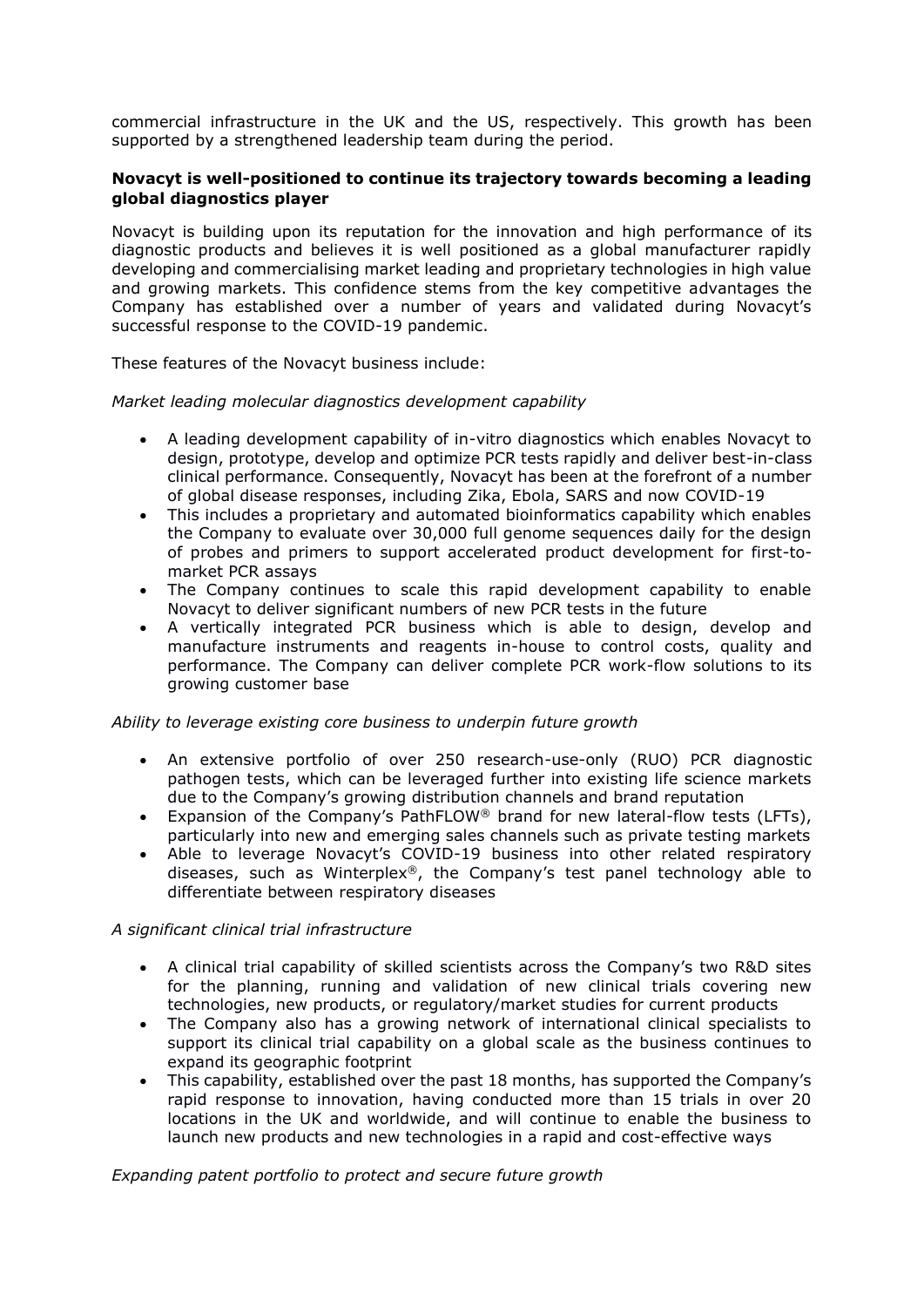• The Company has invested in growing its patent portfolio, with 22 patents filed since the beginning of 2020 to protect its proprietary position. This will be a continued focus for Novacyt in the future and cover specific products in terms of design sequences, processes and workflow solutions

## *Highly flexible manufacturing capability*

- Able to rapidly scale, up and down, internal manufacturing capacity to address changes in the market and add the complexity of more new products
- A responsive and flexible third-party supply-chain to boost capacity as required

## *Core business values to support employee and business development*

• Underpinning the business are the core values of the Novacyt team which include integrity, creativity, a can-do attitude, and an environment which allows its employees to challenge and grow with the Company

## **Outlook**

The Company reiterates full year 2021 revenue and EBITDA guidance announced on 16 September 2021.

## **Financial Review**

#### **Overview**

**Unaudited revenue** for the first half of 2021 was £54.0m compared to revenue for 2020 of £63.3m. This £54.0m excludes all H1 2021 DHSC revenue and represents a 20% or £9.2m growth versus the equivalent sales in 2020 if the DHSC revenue is excluded for this comparator period. This growth is driven by sales to private laboratories driven by a shift in demand from central government led testing to more devolved private testing to support the re-opening of businesses and international travel.

H1 2021 revenue excludes £49.0m (including VAT) of product that was delivered and invoiced to the DHSC and this has now also been included as part of the contract dispute. Payment for the £49.0m invoiced remains outstanding at the time of signing these interim accounts. As announced on 16 September 2021, the Board has made the decision that, in accordance with IFRS 15 accounting standard on revenue from contracts with customers and while the dispute with the DHSC remains unresolved, the Company will not recognise H1 2021 revenue from the DHSC. The Company continues to work with its legal advisers to progress the dispute with the DHSC and believes it has strong grounds to assert its contractual rights.

The underlying business before exceptional cost of sales delivered a **gross profit** of £38.0m or 71%, but after exceptional cost of sales items gross profit fell to £2.3m or 4%, compared to £52.7m (83%) in the first half of last year. This margin, at 71%, is slightly below Primerdesign's historic margin predominantly as a result of booking a higher stock provision than normal. There was margin dilution year-on-year as a result of significantly higher instrument sales in H1 2021 totalling  $£1.4m$  as the Group builds its installed base versus sales of £0.1m in H1 2020 and as a result of commencing the donation of approximately one million test kits to UNICEF, of which as at the end of June 2021 over 194,000 had been delivered free of charge.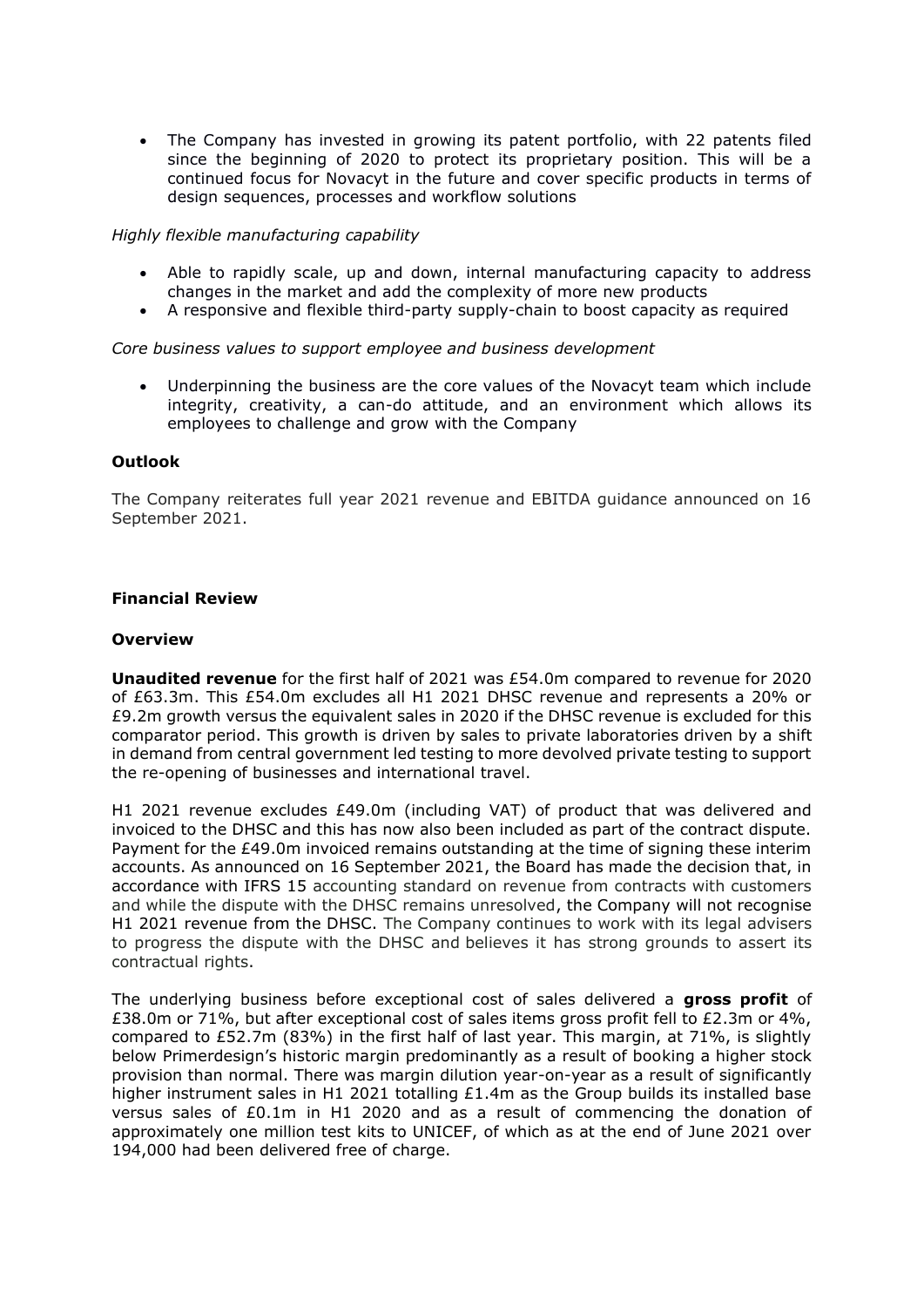**Group operating costs** increased in the first half of 2021 by £5.4m, to £14.9m compared with £9.5m in H1 2020. This reflects the step-change in investment in R&D, Sales & Marketing and General Admin over the past 12 months as the Company continued its significant scale up of the business. This is also evident in headcount which has increased from 110 at the start of 2020 to in excess of 275 at the end of June 2021, driving up costs year-on-year.

The Group delivered an **adjusted EBITDA** of £23.2m or 43% in line with guidance given. This is £20.0m lower than in H1 2020, driven by a lower gross profit contribution of £14.6m as a result of lower sales and a reduced gross margin percentage, with the remainder being due to an increase in operating expenditure.

The Group delivered an **EBITDA** loss of £12.6m after taking a one-off exceptional cost of sales charge of £35.8m due to the DHSC contract dispute. This includes £28.9m to write down inventory that the Company had built in anticipation of further DHSC demand and to terminate supply commitments with third parties in respect of this supply that are no longer required and £6.9m of manufacturing costs relating to the 2021 disputed sales.

#### *Operating Loss / Profit*

The Group delivered an operating loss of £13.6m compared with a H1 2020 profit of £42.2m. The swing from a profitable position to a loss in H1 2021 is driven by the onetime exceptional cost of sales items. Year-on-year, exceptional charges and depreciation/amortisation costs are only £0.1m higher in H1 2021 at £1.0m (H1 2020: £0.9m), with higher depreciation being driven by increased capital expenditure.

#### *Net Loss / Profit After Tax*

The Group delivered a net loss after tax of £12.7m in H1 2021 from a profit of £35.1m in H1 2020. Financial income and expense fell by  $E0.4$ m to a net charge of  $E1.5$ m driven by the settlement of all outstanding Group debt in June 2020 resulting in lower borrowing costs but offset by higher non-operational financial foreign exchange expenses. Tax has moved from a £5.2m charge in H1 2020 to a £2.5m credit in H1 2021, the intent is to carry back the credit against 2020 profits.

## **Divisional performance**

**Primerdesign** has grown its revenue in the UK private testing market in the first half of 2021, currently including COVID-19 testing in film, media, travel, and corporate industries, which has gone some way to offsetting the reduced DHSC revenue in H1 2021 (£ nil) versus H1 2020 (£18.4m). The international distribution business, which focuses on providing diagnostic tests and reagents on a reseller basis has seen strong growth. In Europe (excluding the UK), Primerdesign delivered year-on-year revenue growth of £3.8m or 23%, in the America's year-on-year revenue growth of £1.7m or 54%, and in Asia Pacific year-on-year revenue growth  $£1.2m$  or  $51\%$ , representative of the increased need for testing in these regions as the pandemic continues to evolve.

**Lab21 Products** revenue of £3.1m (before intercompany eliminations), is up 98% from sales of £1.6m in H1 2020 as the pre-COVID-19 customer base returns after focusing their attention on COVID-19 testing. There is £1.4m of intercompany sales included in the £3.1m of Lab21 Products segment sales that are eliminated in the Group consolidated accounts. This intercompany revenue relates to services that Microgen Bioproducts provided to Primerdesign in its manufacturing of COVID-19 test, rather than outsourcing the task to a third party and to avoid diluting the gross margin.

**IT-IS International** sales for the first half of 2021 totalled £7.4m, including £5.9m of intercompany sales that are eliminated in the Group consolidated accounts.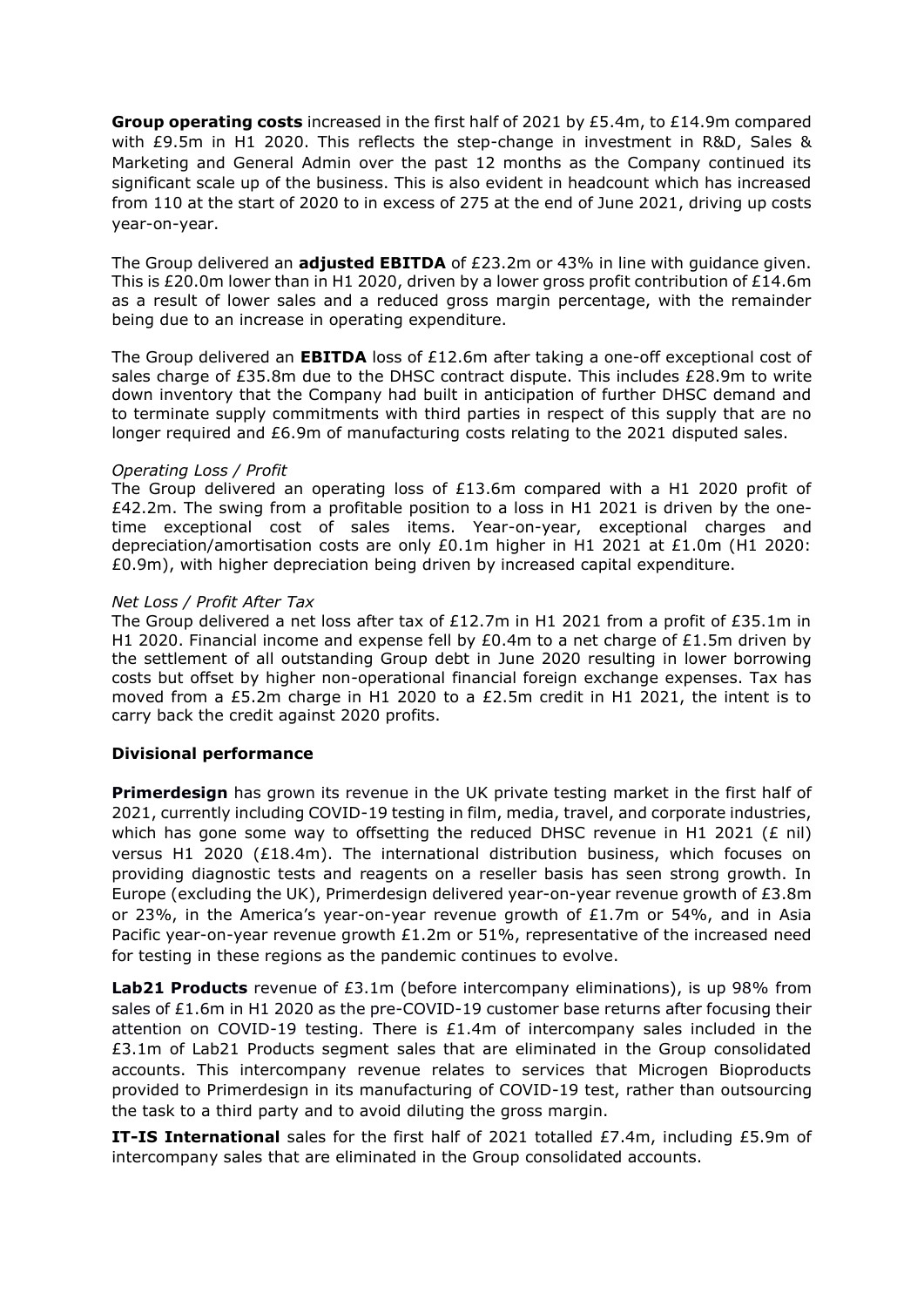## **Balance Sheet**

Gross inventory has increased since the year end to  $E46.6m$  from  $E33.0m$  as a result of buying stock in the expectation of securing additional contracts with the DHSC that have now not materialised. The stock was ordered in advance due to the lead times for obtaining some raw materials and the Group wanting to ensure there were no supply chain issues. As such, the stock provision has increased from £3.1m at 31 December 2020 to £31.4m at 30 June 2021, of which £26.1m relates to not securing additional contracts with the DHSC and £5.3m relates to the underlying business. This has resulted in a closing net inventory balance of £15.1m at 30 June 2021.

Trade receivables have fallen by £47.0m since the year end to £32.2m, predominantly driven by the payment of an invoice totalling £47.9m by the DHSC in February 2021. £24.0m of the trade receivables balance is in respect of products delivered to the DHSC in 2020, the recovery of this balance is dependent on the outcome of the dispute.

Tax receivables – Value Added Tax balance of £8.3m at 30 June 2021 relates to VAT paid in the UK on sales invoices in dispute with the DHSC. As these sales have not been recognised in accordance with IFRS 15, the revenue, trade receivable and VAT element of the transactions have been reversed, resulting in a VAT debtor balance.

The Group had a tax receivable balance of  $£17.7m$  at the end of H1 2021. There are three key items that make up the corporation tax receivable balance; i) a  $E4.3m$  overpayment of corporation tax in relation to 2020, ii) an overpayment of £10.0m in relation to 2021, as a result of the late impact the DHSC contract dispute had on the financial results after payments had been made, and iii) £3.2m related to 2021 losses that can be carried back to be offset against 2020 taxable profits.

Trade and other liabilities have fallen from £36.8m at 31 December 2020 to £12.8m at 30 June 2021. Trade payables and accrued invoices have decreased from £13.2m at 31 December 2020 to £6.2m at 30 June 2021 in line with reduced sales in Q2 2021 versus Q4 2020. The closing 2020 Tax liability - Value Added Tax balance of £16.8m relates to VAT payable to HMRC in the UK covering the months of November and December 2020 and was paid in Q1 2021 reducing the balance to £0.1m at 30 June 2021.

## **Cash Flow**

The Group held £77.2m of cash at 30 June 2021 compared to £91.8m at 31 December 2020. At 31 December 2020 the Group owed £16.8m of VAT covering November and December 2020 which it settled in Q1 2021. In January 2021, the Company paid £19.5m UK corporation tax for what it believed to be its outstanding liability, this has subsequently changed primarily driven by the late impact the DHSC dispute had on the 2020 results. In Q1 2021, the Group made the first quarterly instalment of its projected 2021 UK corporation tax liability, paying £10.0m to HMRC prior to the impact of the DHSC dispute being formalised. This £10.0m resides on account with HMRC and the Group will look to see if this can be refunded in the near future as, based on the 2021 interim results, no corporation tax was due for H1 2021.

The Group saw an operating cash outflow of  $£12.2m$  in H1 2021. Cash outflows from financing activities reduced considerably year-on-year, falling by £4.6m as a result of the Group settling all outstanding debts in H1 2020. The H1 2021 balance of £0.4m predominantly covers lease payments. Capital expenditure in H1 2021 was £2.0m, up significantly from H1 2020 expenditure as the Group invests in infrastructure to bring previously outsourced work in-house and to drive further automation, leading to improved margins and process controls.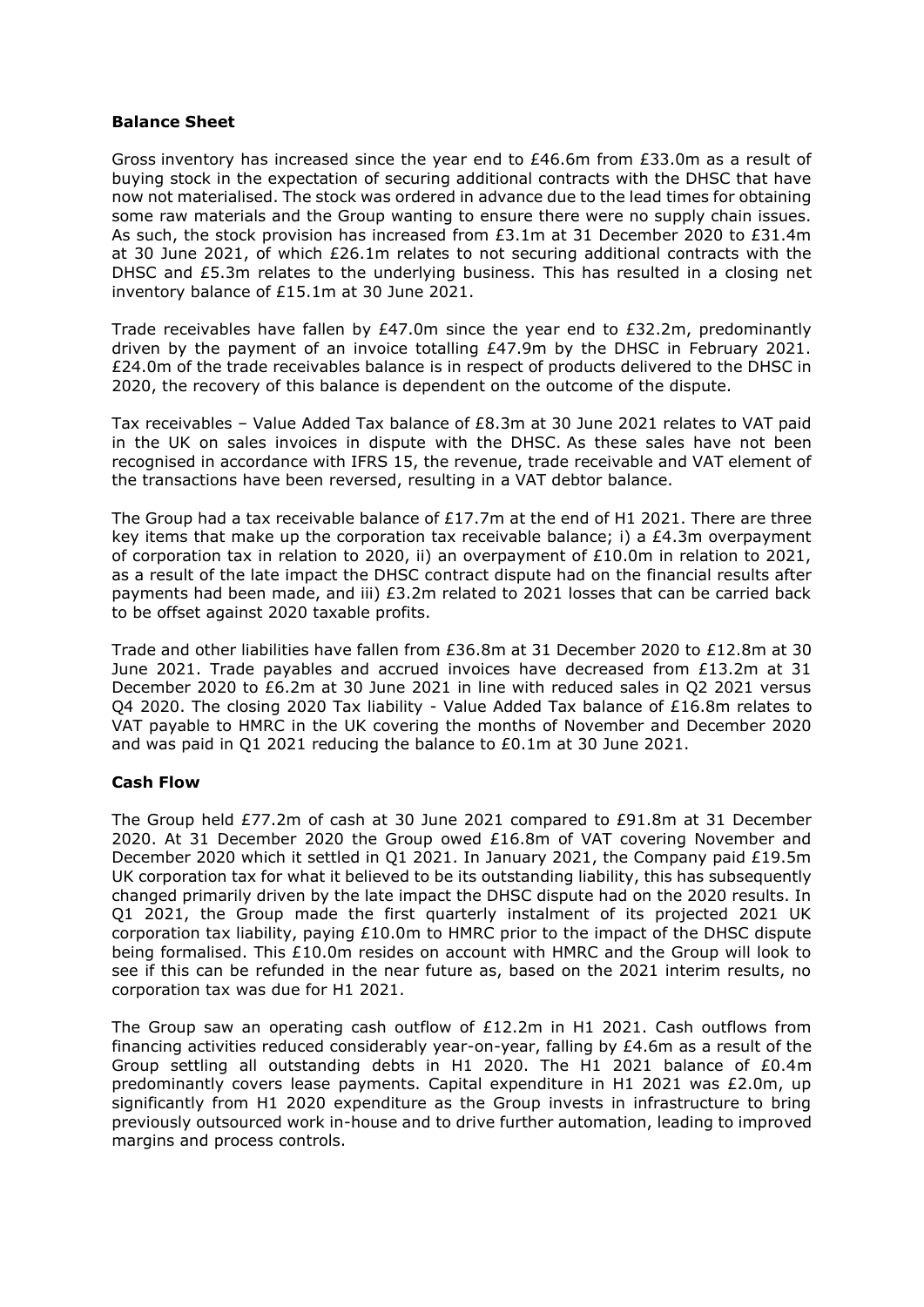#### **Turnover by operations:**

The table below shows revenue from ordinary operations:

| Amounts in £'000     | (Unaudited)<br>Six month<br>30 June<br>2021 | (Unaudited)<br>Six month<br>30 June<br>2020 |
|----------------------|---------------------------------------------|---------------------------------------------|
|                      |                                             |                                             |
| Manufactured goods   | 53,610                                      | 63,113                                      |
| Traded goods         | 69                                          | 23                                          |
| Other                | 271                                         | 121                                         |
|                      |                                             |                                             |
| <b>Total revenue</b> | 53,950                                      | 63,257                                      |

£40,759,000 (excluding VAT) of revenue for goods and services delivered to the Department of Health and Social Care "DHSC" during the first half of 2021 have been excluded from the interim accounts in accordance with IFRS 15. This accounting treatment does not change the Group's legal position or rights in relation to the dispute between the DHSC and the Group's subsidiary, Primer Design Limited, and the Group believes it has strong grounds to assert its contractual rights

A portion of the Group's revenue is generated in foreign currencies (particularly in Euros and US Dollars). The Group has not hedged against the associated currency risk.

#### **Breakdown of revenue by operating segment and geographic area**

At 30 June 2021

| Amounts in £'000      | Primerdesign | Lab <sub>21</sub><br><b>Products</b> | <b>IT-IS International</b> | Total  |
|-----------------------|--------------|--------------------------------------|----------------------------|--------|
| Geographical area     |              |                                      |                            |        |
| United Kingdom        | 20,898       | 320                                  | 217                        | 21,435 |
|                       |              |                                      |                            |        |
| Europe (excluding UK) | 20,201       | 600                                  | 166                        | 20,967 |
| America               | 4,949        | 143                                  | 392                        | 5,484  |
| Asia-Pacific          | 3,650        | 458                                  | 709                        | 4,817  |
| Africa                | 700          | 103                                  | 50                         | 853    |
| Middle East           | 253          | 125                                  | 16                         | 394    |
| <b>Total revenue</b>  | 50.651       | 1.749                                | 1.550                      | 53.950 |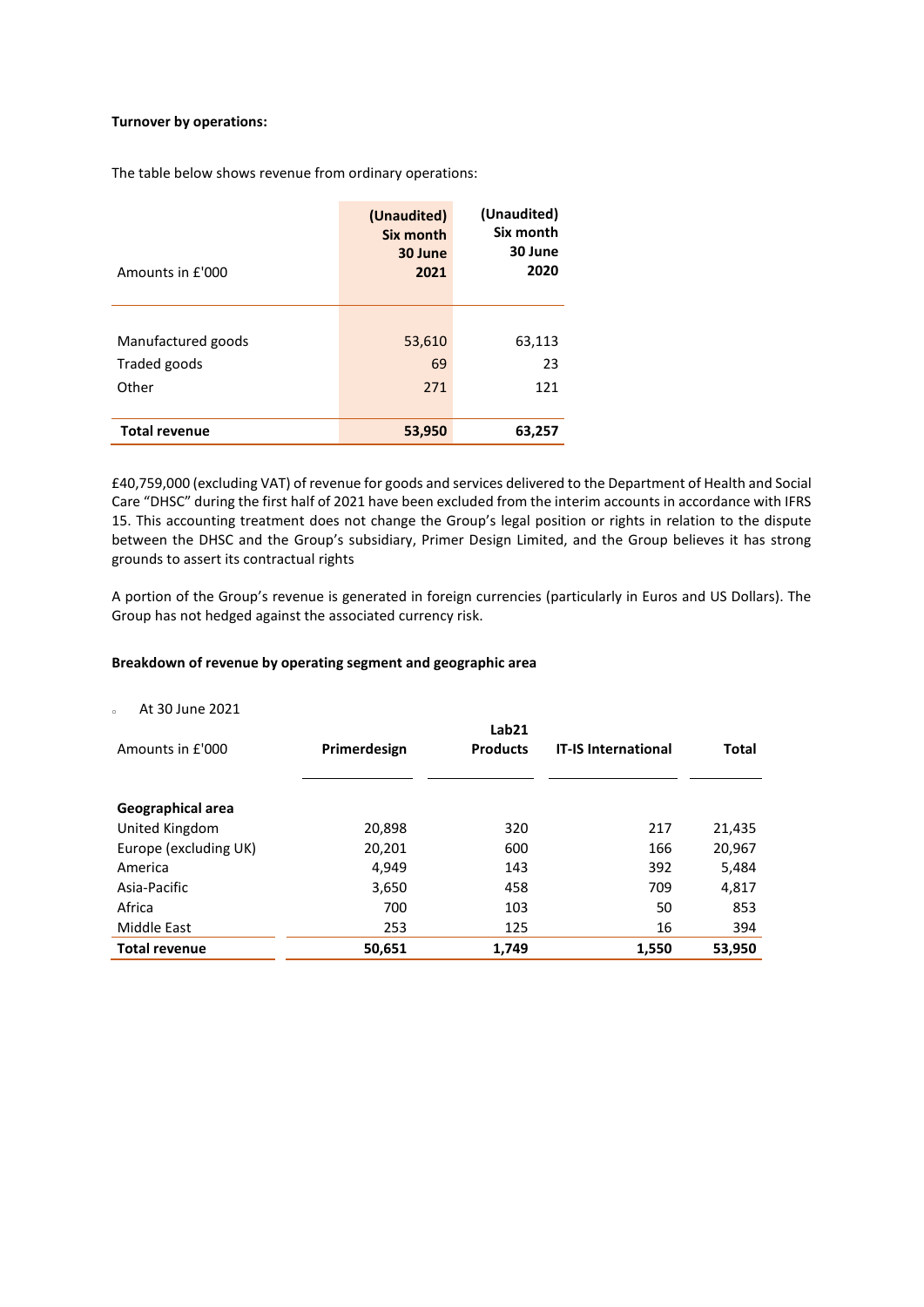## <sup>o</sup> At 30 June 2020

| Amounts in £'000      | Primerdesign | <b>Lab21 Products</b> | <b>Total</b> |
|-----------------------|--------------|-----------------------|--------------|
|                       |              |                       |              |
| Geographical area     |              |                       |              |
| United Kingdom        | 34,349       | 302                   | 34,651       |
| Europe (excluding UK) | 16,379       | 522                   | 16,901       |
| America               | 3,221        | 171                   | 3,392        |
| Asia-Pacific          | 2,416        | 453                   | 2,869        |
| Africa                | 1,760        | 56                    | 1,816        |
| Middle East           | 3,567        | 61                    | 3,628        |
| <b>Total revenue</b>  | 61,692       | 1,565                 | 63,257       |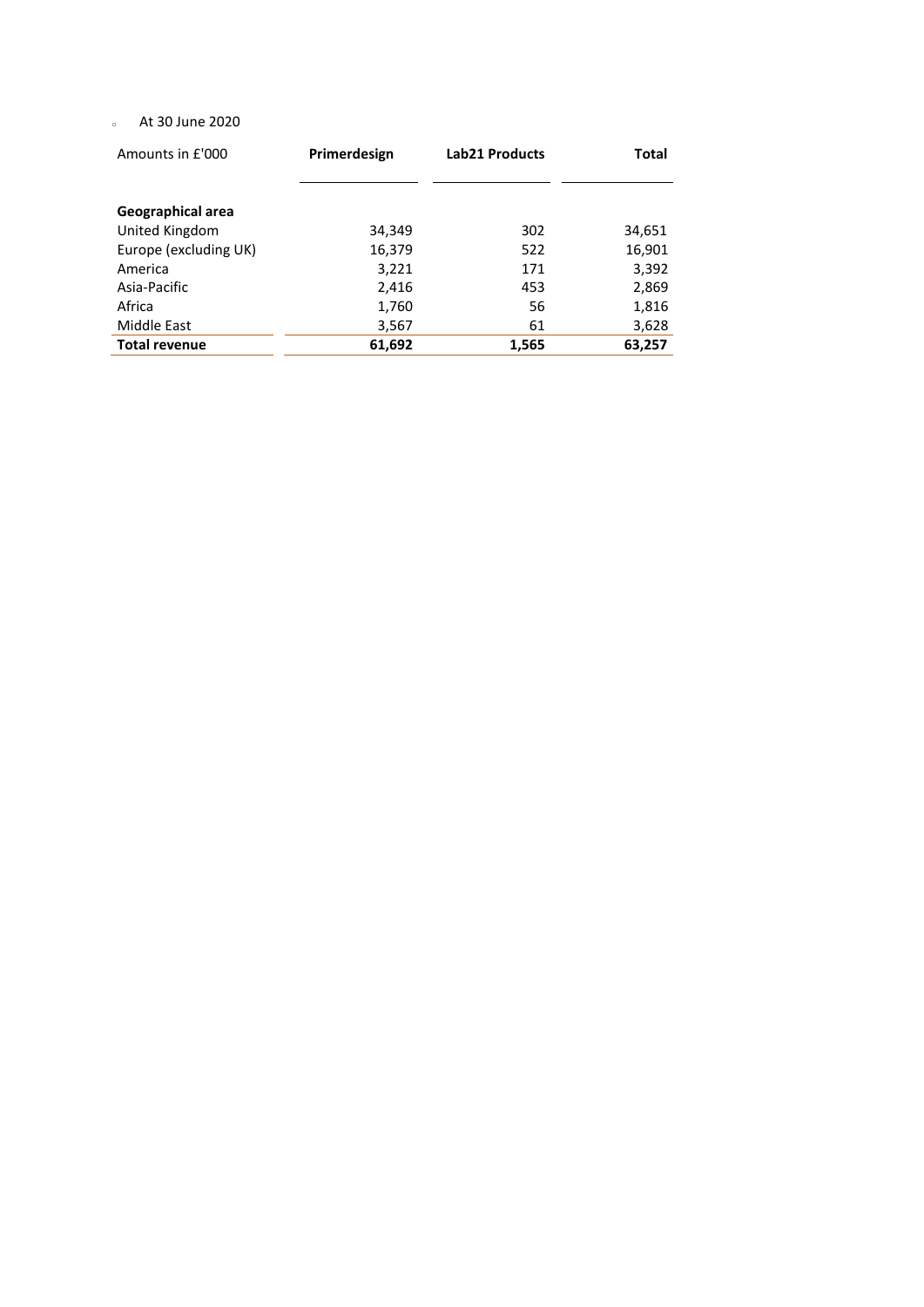#### **Consolidated income statement as at 30 June 2021**

|                                                        | (Unaudited)<br><b>Six month</b> | (Unaudited)<br>Six month |
|--------------------------------------------------------|---------------------------------|--------------------------|
|                                                        | 30 June                         | 30 June                  |
| Amounts in £'000                                       | 2021                            | 2020 (*)                 |
| <b>Continuing Operations</b>                           |                                 |                          |
|                                                        |                                 |                          |
| Revenue                                                | 53,950                          | 63,257                   |
|                                                        |                                 |                          |
| Cost of sales                                          | $-15,906$                       | $-10,584$                |
| Cost of sales - exceptional<br><b>Gross profit</b>     | $-35,770$                       | 52,673                   |
|                                                        | 2,274                           |                          |
| Sales, marketing and distribution expenses             | $-3,370$                        | $-1,718$                 |
| Research and development expenses                      | $-1,881$                        | $-518$                   |
| General and administrative expenses                    | $-10,769$                       | $-7,897$                 |
| Governmental subsidies                                 | 208                             |                          |
|                                                        |                                 |                          |
| Operating (loss)/profit before exceptional items       | $-13,538$                       | 42,540                   |
|                                                        |                                 |                          |
| Other operating income                                 |                                 | 4                        |
| Other operating expenses                               | $-63$                           | $-308$                   |
| <b>Operating (loss)/profit after exceptional items</b> | $-13,601$                       | 42,236                   |
|                                                        |                                 |                          |
| Financial income                                       | 233                             | 76                       |
| Financial expense                                      | $-1,773$                        | $-2,002$                 |
|                                                        |                                 |                          |
| (Loss)/profit before tax                               | $-15,141$                       | 40,310                   |
|                                                        |                                 |                          |
| Tax income/(expense)                                   | 2,466                           | $-5,179$                 |
|                                                        |                                 |                          |
| (Loss)/profit after tax attributable to owners of      | $-12,675$                       | 35,131                   |
| the company                                            |                                 |                          |
| (Loss)/profit per share (£)                            | $-0.18$                         | 0.53                     |
| Diluted (loss) /profit per share (£)                   | $-0.18$                         | 0.53                     |
|                                                        |                                 |                          |

(\*) The comparative information for 2020 has been restated to reflect the change in presentation currency of the Group.